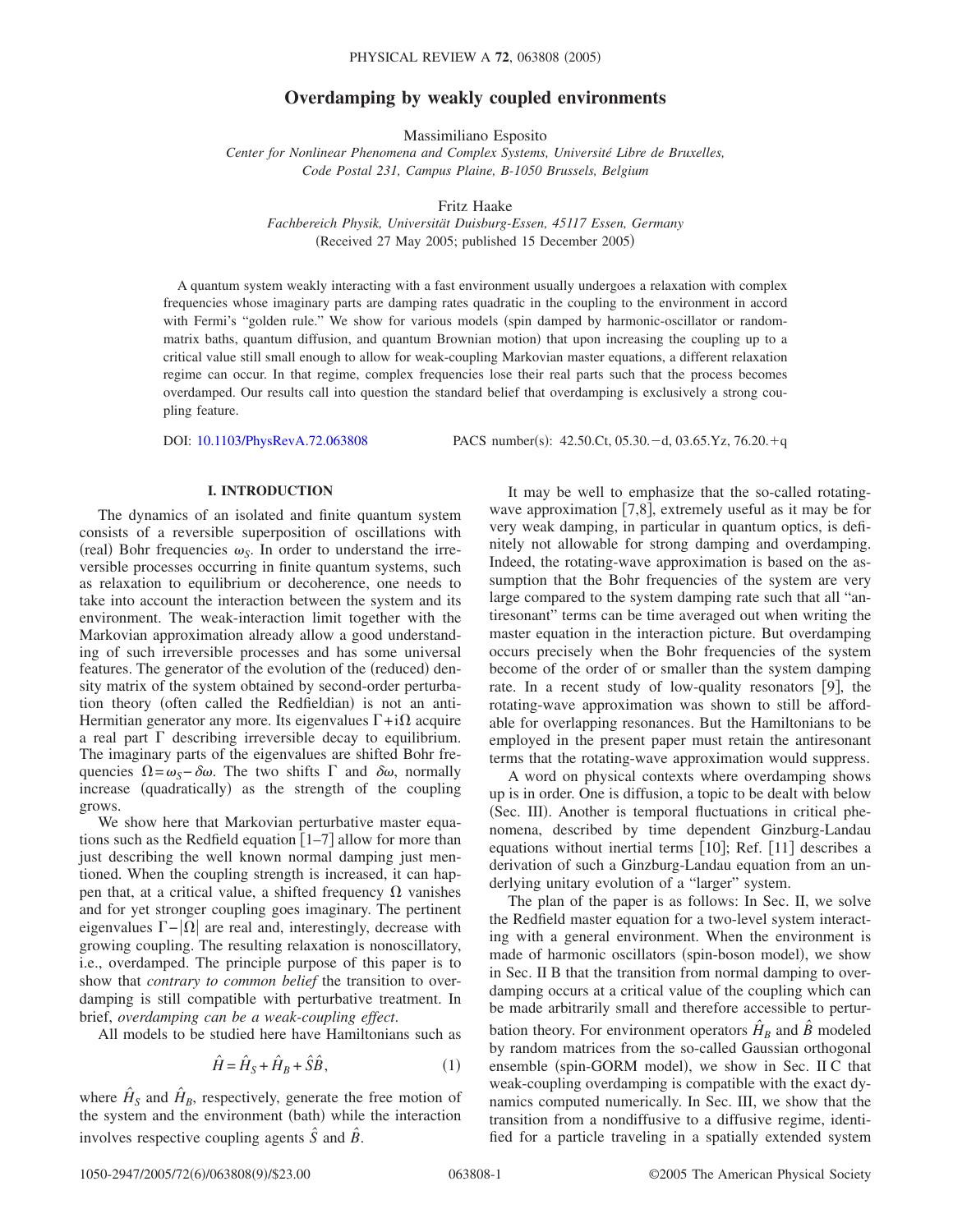while interacting with an environment, corresponds in fact to a transition from normal damping to overdamping; that transition will turn out amenable to perturbative analysis. Finally, in Sec. IV we study the transition from normal damping to overdamping for a central harmonic oscillator interacting with a large collection of harmonic oscillators (quantum Brownian motion). We show that overdamping again allows for perturbative treatment, by comparison with the exact results known for this model. Conclusions are drawn in Sec. V.

## **II. DAMPED SPIN**

## **A. Hamiltonian and Markovian master equation**

Any two-level system has the Pauli matrices  $\hat{\sigma}_x$ ,  $\hat{\sigma}_y$ , and  $\hat{\sigma}_z$  (together with unity) as a complete set of observables. If such a "spin" interacts with a general environment we may choose the Hamiltonian as

$$
\hat{H} = \frac{\hbar \omega_0}{2} \hat{\sigma}_z + \hat{H}_B + \hat{\sigma}_x \hat{B}.
$$
 (2)

Inasmuch as the interaction  $\hat{\sigma}_x \hat{B}$  does not commute with the Hamiltonians for the uncoupled spin and bath, it allows for transitions between the unperturbed energy levels. Denoting the means of the spin observables by

$$
x(t) = \text{Tr}\hat{\rho}(t)\hat{\sigma}_x, \quad y(t) = \text{Tr}\hat{\rho}(t)\hat{\sigma}_y, \quad z(t) = \text{Tr}\hat{\rho}(t)\hat{\sigma}_y, \quad (3)
$$

we write the Redfield equation as (see  $[5,6]$ )

$$
\dot{z}(t) = 2\Gamma[z(\infty) - z(t)],
$$
  
\n
$$
\dot{x}(t) = -\omega_0 y(t),
$$
  
\n
$$
\dot{y}(t) = \frac{(\Omega^2 + \Gamma^2)}{\omega_0} x(t) - 2\Gamma y(t),
$$
\n(4)

with the time dependent damping rate  $\Gamma(t)$  and frequency  $\Omega(t)$  and the stationary inversion  $z(\infty)$ 

$$
\Gamma(t) = \frac{2}{\hbar^2} \int_0^t d\tau \cos(\omega_0 \tau) C(\tau), \tag{5}
$$

$$
\Omega(t)^2 + \Gamma(t)^2 = \omega_0^2 + \frac{4}{\hbar^2} \omega_0 \int_0^t d\tau \sin(\omega_0 \tau) C(\tau),
$$

$$
\Gamma(t) z(\infty) = \frac{2}{\hbar^2} \int_0^t d\tau \sin(\omega_0 \tau) D(\tau).
$$

Properties of the bath are represented by the functions  $C(t)$ and  $D(t)$ , respectively, the real and imaginary parts of the equilibrium autocorrelation function  $\alpha(t) = \langle \hat{B}(t) \hat{B}(0) \rangle$  of the bath coupling agent  $\hat{B}$  (for a definition and properties see Appendix A).

The Markovian approximation consists of taking the upper bounds of the time integrals in  $(5)$  to infinity, such that the damping constant and frequency become time independent,  $\Gamma(\infty) = \Gamma$ ,  $\Omega(\infty) = \Omega$ . That approximation is legitimate when the spin dynamics characterized by the rates  $\omega_0$ ,  $\Omega$ , and  $\Gamma$  is much slower than the decay of the bath correlation function  $\alpha(t)$  and requires that we restrict the further

discussion to times much larger than the bath correlation time. We may then rewrite  $(5)$  as

$$
\Gamma = \frac{\pi}{\hbar^2} [\tilde{\alpha}(\omega_0) + \tilde{\alpha}(-\omega_0)],
$$
\n(6)  
\n
$$
\Omega^2 + \Gamma^2 = \omega_0^2 + \frac{4}{\hbar^2} \omega_0^2 \int d\omega \mathcal{P} \frac{\tilde{\alpha}(\omega)}{\omega_0^2 - \omega^2},
$$
\n
$$
z(\infty) = \frac{\tilde{\alpha}(-\omega_0) - \tilde{\alpha}(\omega_0)}{\tilde{\alpha}(-\omega_0) + \tilde{\alpha}(\omega_0)},
$$

with  $\tilde{\alpha}(\omega)$  the Fourier transform of  $\alpha(t)$ . The solutions of Eqs. (4) in the Markovian limit read

$$
z(t) = z(\infty) + [z(0) - z(\infty)]e^{-2\Gamma t},
$$
\n(7)

$$
x(t) = \frac{x(0)\Gamma - y(0)\omega_0}{\Omega} \sin(\Omega t)e^{-\Gamma t} + x(0)\cos(\Omega t)e^{-\Gamma t}
$$

$$
y(t) = \frac{x(0)[(\Omega^2 + \Gamma^2)/\omega_0] - y(0)\Gamma}{\Omega} \sin(\Omega t)e^{-\Gamma t}
$$

$$
+ y(0)\cos(\Omega t)e^{-\Gamma t}.
$$

The reduced density matrix  $\rho = \frac{1}{2} + x\hat{\sigma}_x + y\hat{\sigma}_y + z\hat{\sigma}_z$  can thus be written as a superposition of four modes,

$$
\hat{\rho}(t) = \sum_{\xi=1}^{4} c_{\xi}(0) \hat{\rho}^{\xi} e^{s_{\xi}t}.
$$
\n(8)

For normal damping,  $s_1=0$ ,  $s_2=-2\Gamma$ ,  $s_3=-\Gamma+i\Omega$ , and  $s_4 = -\Gamma - i\Omega$ . Overdamping occurs when

$$
\Omega^2 < 0,\tag{9}
$$

and then the rates of (8) are given by  $s_1=0$ ,  $s_2=-2\Gamma$ ,  $s_3 = -\Gamma + |\Omega|$ , and  $s_4 = -\Gamma - |\Omega|$ .

#### **B. The spin-boson model**

Taking the bath as a collection of harmonic oscillators [5,12] we have for its free Hamiltonian and coupling agent

$$
\hat{H}_B = \frac{1}{2} \sum_{n=1}^{N} (\hat{P}_n^2 + \omega_n^2 \hat{Q}_n^2), \quad \hat{B} = \sum_{n=1}^{N} \epsilon_n \hat{Q}_n.
$$
 (10)

We assume a quasicontinuum of bath frequencies  $\omega_n$ , employ a spectral function  $\gamma(\omega) = \sum_n \epsilon_n^2 \delta(\omega_n - \omega)$ , and adopt Ullersma's choice (see  $[13]$  and Appendix A),

$$
\gamma(\omega) = \frac{2}{\pi} \frac{\kappa \alpha^2 \omega^2}{\alpha^2 + \omega^2},\tag{11}
$$

where  $\alpha$  is the decay rate of the autocorrelator of the bath coupling agent and  $\kappa$  an overall coupling strength. Thus equipped we can evaluate the rates in  $(5)$ . In the limits of high temperature, i.e.,  $\beta \hbar \omega_0 = \hbar \omega_0 / k_B T \ll 1$ , we get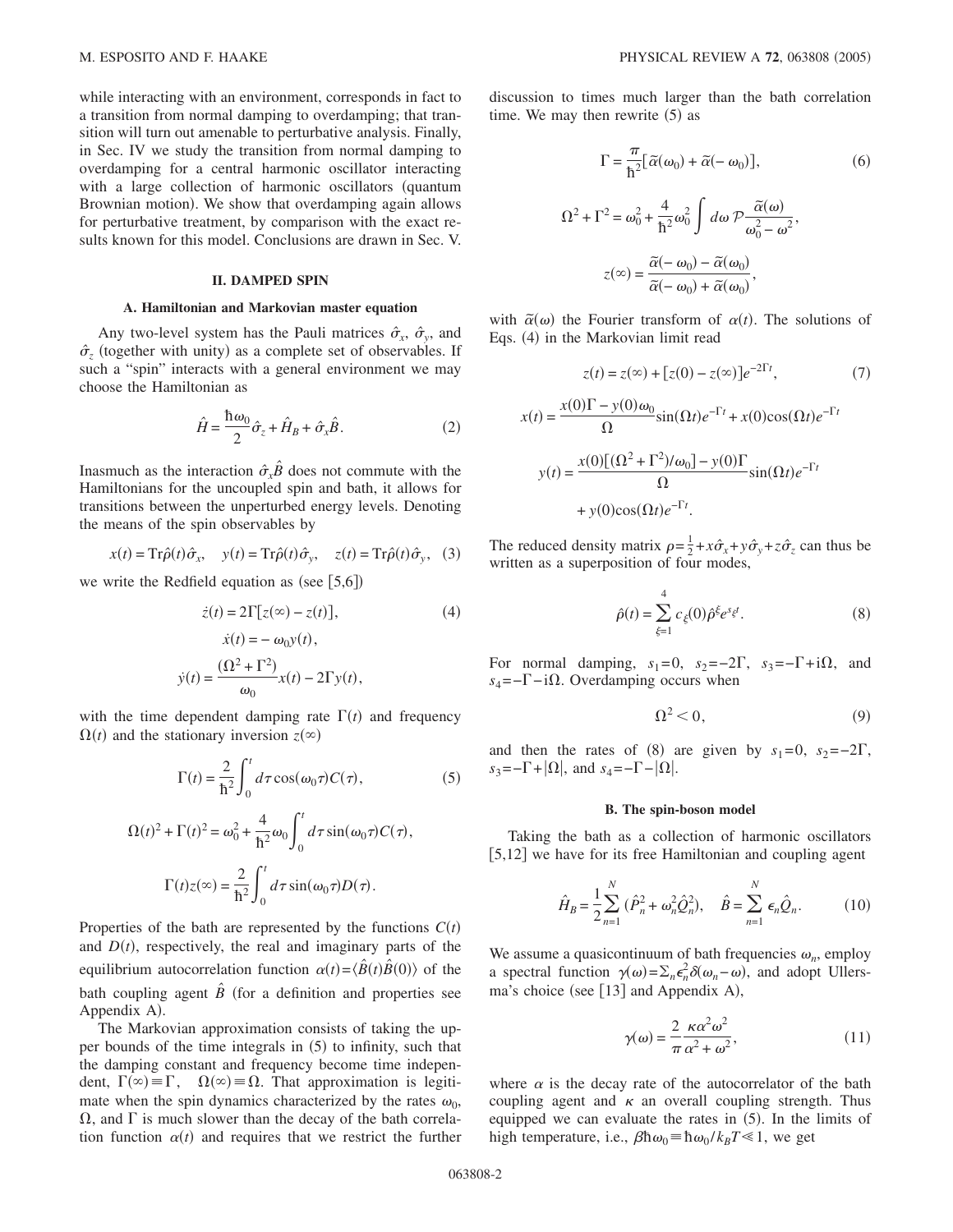$$
\Gamma = 2 \frac{\kappa \alpha^2}{\beta \hbar^2 (\alpha^2 + \omega_0^2)} \stackrel{(\omega_0/\alpha) \to 0}{=} \frac{2\kappa}{\beta \hbar^2},
$$
(12)

$$
\Omega^2 + \Gamma^2 \stackrel{\beta \to 0}{=} \omega_0^2 + 4 \frac{\kappa \alpha \omega_0^2}{\beta \hbar^2 (\alpha^2 + \omega_0^2)} \stackrel{(\omega_0/\alpha) \to 0}{=} \omega_0^2, \qquad (13)
$$

$$
\Gamma z(\infty) = -\frac{\kappa \alpha^2 \omega_0}{\hbar (\alpha^2 + \omega_0^2)} \stackrel{(\omega_0/\alpha) \to 0}{=} -\frac{\kappa \omega_0}{\hbar};\tag{14}
$$

here the limit  $\omega_0 / \alpha \rightarrow 0$  has been taken to remain consistent with the Markovian approximation; note that in the present section,  $\kappa$ , has the dimension of an action such that  $\Gamma$  is a rate.

The critical value of  $\kappa$  at which overdamping occurs is now found with the help of Eq.  $(9)$  by subtracting Eq.  $(12)$  to the power of 2 to Eq.  $(13)$ . We find

$$
\kappa_c = \frac{\hbar^2 \beta \omega_0}{2}.
$$
\n(15)

If  $\kappa > \kappa_c$ , and if  $\kappa_c$  is small enough to be treated by perturbation theory we have a self-consistent theory of overdamping. Clearly, high temperatures are favorable for that theory to apply since the pertinent  $\kappa_c$  is suppressed by the factor  $\beta \hbar \omega_0 \ll 1$ .

One might fear that our way of obtaining  $\kappa_c$  is not completely consistent if solely restricted to the second-order perturbation theory because  $\Gamma^2$  is of the order  $\kappa^2$  while  $\Omega^2 + \Gamma^2$ is of the order  $\kappa$  and does not include the  $\kappa^2$  corrections. That fear will be eased by the following argument. If we were to add  $\mathcal{O}(\kappa^2)$  corrections to the right-hand sides of Eqs. (12) and  $(13)$ , the results  $(15)$  for the critical coupling would be generalized to a series in powers of the leading terms displayed in (15). [In fact, Jang *et al.* Ref. [14] found  $\Omega^2 + \Gamma^2$  $=\omega_0^2(1+4\kappa^2/\hbar^2)$ ; by recalculating  $\kappa_c$ , we again find Eq. (15) if  $\beta \hbar \omega_0 \ll 1$ .

Another look at the high-temperature rates reveals an interesting feature of overdamping. We have from (8)

$$
s_1 = 0,
$$
\n
$$
s_2 = -\frac{4\kappa}{\hbar^2 \beta},
$$
\n
$$
s_3 = -\frac{2\kappa}{\hbar^2 \beta} + \frac{2\kappa}{\hbar^2 \beta} \sqrt{1 - \left(\frac{\kappa_c}{\kappa}\right)^2},
$$
\n
$$
s_4 = -\frac{2\kappa}{\hbar^2 \beta} - \frac{2\kappa}{\hbar^2 \beta} \sqrt{1 - \left(\frac{\kappa_c}{\kappa}\right)^2}.
$$
\n(16)

Most remarkably, the slowest relaxation rate of the spin,  $\text{[Re}[s_3]]$ , decreases when the coupling to the environment increases. For strong overdamping,  $\kappa_c / \kappa \ll 1$ , we even have

$$
s_3 = -\frac{\beta \omega_0^2}{4\kappa} + \mathcal{O}\left(\frac{\hbar^2 \beta^3 \omega_0^4}{\kappa^3}\right). \tag{17}
$$

This is in contrast to the normal-damping case, accessible from the above by replacing  $\sqrt{-1} \rightarrow +i$ , where the two slowest rates  $\text{Re}[s_2]$  and  $\text{Re}[s_3]$  increase as the coupling becomes stronger.

#### **C. The spin-GORM model**

We retain the overall Hamiltonian (2) but modify the environment so as to let the free-bath Hamiltonian  $H_B$  and the coupling agent  $\hat{B}$  be represented by random matrices from the Gaussian orthogonal ensemble (GOE). The resulting spin-GORM model was studied in Refs.  $[6,15]$ . We use the results of that work; in particular, we adopt a unit of time that makes the Hamiltonian dimensionless and the bath correlation time of order  $\hbar$  [see Eq. (19) below]. Specifically, we write

$$
\hat{H}_B = \frac{\hat{X}}{\sqrt{8N}}, \quad \hat{B} = \eta \frac{\hat{X}'}{\sqrt{8N}}; \tag{18}
$$

here  $\hat{X}$  and  $\hat{X}'$  are random  $(N/2) \times (N/2)$  GOE matrices with mean zero. Their nondiagonal (resp. diagonal) elements have standard deviation  $\sigma_{ND} = 1$  (resp.  $\sigma_D = \sqrt{2}$ ). The parameter  $\eta$ serves as a coupling strength.

To study this model it is convenient to assume that the environment is initially in a microcanonical distribution with the (dimensionless) energy  $\epsilon$ . The autocorrelator of the bath coupling agent then reads

$$
\alpha(\epsilon, t) = \eta^2 \frac{J_1[t/(2\hbar)]}{4t/\hbar} e^{i\epsilon t/\hbar}
$$
 (19)

and has the Fourier transform

$$
\widetilde{\alpha}(\epsilon,\omega) = \frac{\eta^2 \hbar}{2\pi} \sqrt{\frac{1}{4} - (\epsilon + \hbar \omega)^2}.
$$
 (20)

It is worth noting that here we meet Wigner's semicircle law for the mean level density of the GOE.

The general rates of the Markovian Redfield equation given in Eq. (6) can be evaluated and read

$$
\Gamma(\epsilon) = \frac{\eta^2}{2\hbar} \left[ \sqrt{\frac{1}{4} - (\epsilon - \hbar \omega_0)^2} + \sqrt{\frac{1}{4} - (\epsilon + \hbar \omega_0)^2} \right]
$$
(21)

and

$$
\Omega(\epsilon)^{2} + \Gamma(\epsilon)^{2} = \omega_{0}^{2} + \eta^{2} \omega_{0}^{2} - \frac{\eta^{2}}{\hbar} \omega_{0} \frac{\sqrt{(\epsilon + \hbar \omega_{0})^{2} - \frac{1}{4}}}{\pi} \arctan\left(\frac{(\epsilon + \hbar \omega_{0}) + \frac{1}{2}}{\sqrt{(\epsilon + \hbar \omega_{0})^{2} - \frac{1}{4}}}\right) - \frac{\eta^{2}}{\hbar} \omega_{0} \frac{\sqrt{(\epsilon + \hbar \omega_{0})^{2} - \frac{1}{4}}}{\pi} \arctan\left(\frac{(\epsilon + \hbar \omega_{0}) - \frac{1}{2}}{\sqrt{(\epsilon + \hbar \omega_{0})^{2} - \frac{1}{4}}}\right) + \frac{\eta^{2}}{\hbar} \omega_{0} \frac{\sqrt{(\epsilon + \hbar \omega_{0})^{2} - \frac{1}{4}}}{\pi} \arctan\left(\frac{(\epsilon - \hbar \omega_{0}) - \frac{1}{2}}{\sqrt{(\epsilon - \hbar \omega_{0})^{2} - \frac{1}{4}}}\right) + \frac{\eta^{2}}{\hbar} \omega_{0} \frac{\sqrt{(\epsilon - \hbar \omega_{0})^{2} - \frac{1}{4}}}{\pi} \arctan\left(\frac{(\epsilon - \hbar \omega_{0}) - \frac{1}{2}}{\sqrt{(\epsilon - \hbar \omega_{0})^{2} - \frac{1}{4}}}\right). \tag{22}
$$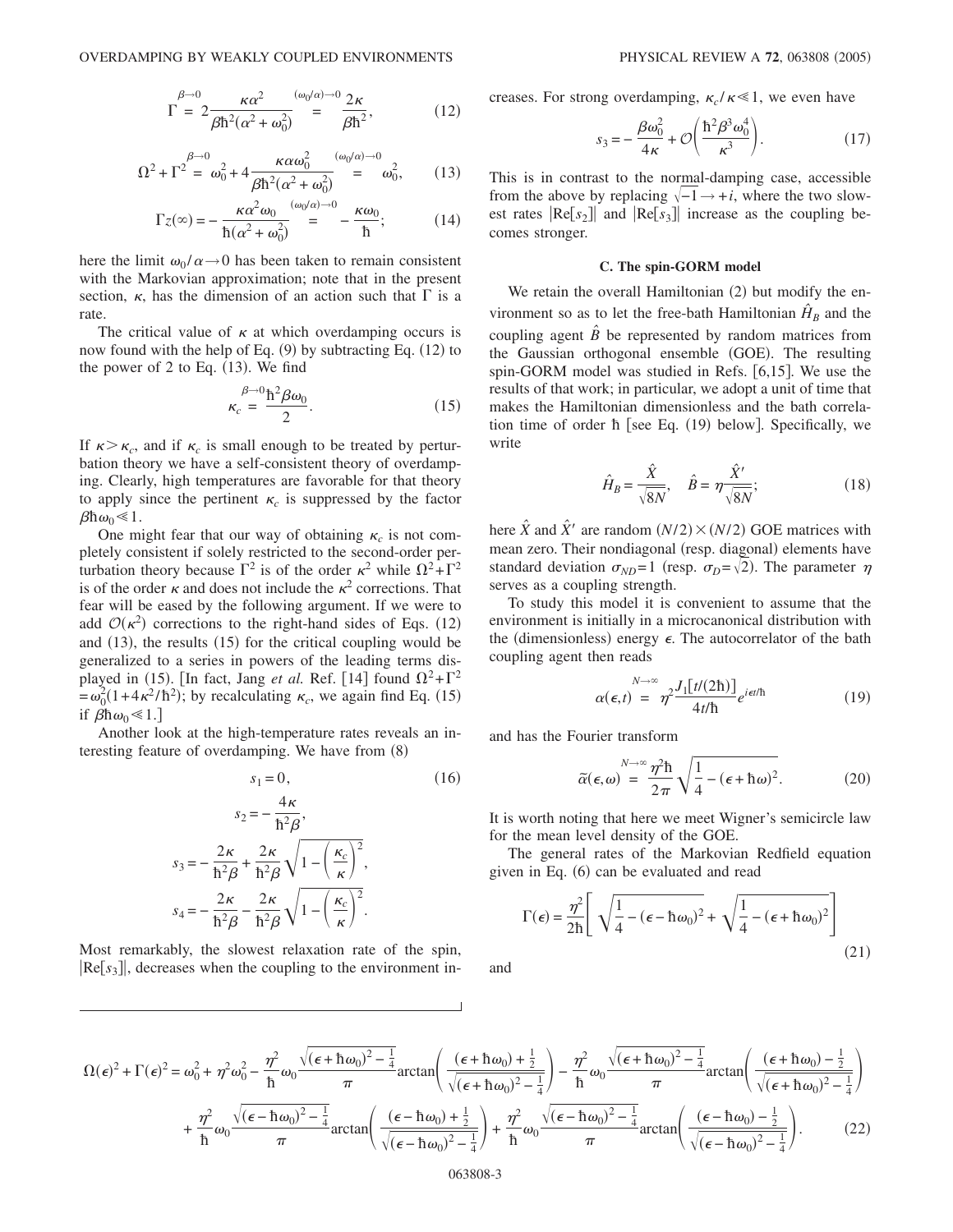

FIG. 1.  $\eta=0.2$ ,  $\epsilon=0$ , and  $\hbar=1$ . This figure shows that the condition for overdamping can be satisfied at weak coupling if  $\omega_0$  is sufficiently small. This is still true for any generic choice of  $\epsilon$ .

If  $\Omega^2$  < 0, we have overdamping. To discuss that case, we momentarily set  $\Omega^2 = A - B$  where  $A = \Omega^2 + \Gamma^2$  and is given by (21) and  $B=\Gamma^2$  by (22). When  $\eta$  is large we could have overdamping because  $B > A$ , but then the perturbation theory may fail and our approach will lose self-consistency. However, since all terms in  $A$  (but none in  $B$ ) carry explicit factors  $\omega_0$  or  $\omega_0^2$ , and since the other quantities containing  $\omega_0$ i.e.,  $\sqrt{ }$  and arctan(.)] are bounded away from zero in the limit  $\omega_0 \rightarrow 0$ , it is always possible to choose  $\omega_0$  sufficiently small such that  $A \leq B$  for small  $\eta$ . This is illustrated in Fig. 1.

The dependence of the smallest rates on the coupling strength is similar as in the spin-boson model. The rates  $[Re[s_3]]$  and  $[Re[s_4]]$  [see Eqs. (8)], grow with the coupling constant  $\eta$  in the normal-damping regime, have a cusp at the transition, and then decay into the regime of overdamping, as illustrated in Fig. 2.

We have numerically solved the exact dynamics in order to verify that the perturbative equation predicts the correct dynamics for normal damping as well as for overdamping. The agreement is excellent as illustrated in Fig. 3. We can conclude that the spin-GORM model allows for overdamping at weak coupling.

#### **III. DIFFUSION MODEL**

We now consider a particle moving on a one dimensional closed loop while interacting with an environment. The pertinent dynamics has been studied recently in Refs.  $[6,16,17]$ by using the Redfield equation. A transition from nondiffusive to diffusive relaxation has been identified. We shall use the results of this study to show that the transition mentioned, in fact, is one from normal damping to overdamping.

The Hamiltonian of the loop constituting the subsystem is represented by an  $N \times N$  matrix

$$
\hat{H}_S = \begin{pmatrix}\nE_0 & -A & 0 & 0 & \dots & 0 & -A \\
-A & E_0 & -A & 0 & \dots & 0 & 0 \\
0 & -A & E_0 & -A & & 0 & 0 \\
\vdots & & \ddots & \ddots & \ddots & & \vdots \\
0 & 0 & & -A & E_0 & -A & 0 \\
0 & 0 & \dots & 0 & -A & E_0 & -A \\
-A & 0 & \dots & 0 & 0 & -A & E_0\n\end{pmatrix}_{N \times N}
$$
\n(23)

taken in the site basis  $|l\rangle$ , where  $l=0,1,\ldots,N-1$  labels the *N* sites on the loop. The diagonal elements of  $\hat{H}_s$  are the on-site



FIG. 2.  $\omega_0$ =0.01,  $\epsilon$ =0, and  $\hbar$ =1. The upper figure shows that for a fixed and small value of  $\omega_0$  there exists a critical and small value of the coupling  $\eta_c \approx 0.14$  above which overdamping occurs. The lower figure illustrates the qualitative change of the coupling dependence of the slowest relaxation rates when going from the normal damping regime to the overdamped regime.

energies of the particle while the off diagonal elements generate hopping to neighboring sites.

A weak interaction with an environment is described by the Redfield master equation. The correlation time of the environment is assumed much shorter than all characteristic time scales of the loop and therefore the correlation function of the environment can be modeled by

$$
\alpha_{ll'}(\tau) = 2Q \,\delta(\tau) \,\delta_{ll'}.\tag{24}
$$

By using the Bloch theorem, the Redfield generator (containing  $N<sup>4</sup>$  elements) can be simplified in *N* independent sectors (with  $N^2$  elements), each corresponding to a given value of the Bloch number *q*. For our finite loop, periodicity yields  $q=n2\pi/N$ , where  $n=1,2,...,N$ . By diagonalizing a given sector we get *N* eigenvalues depending on *q*. The complete spectrum of the Redfield generator then consists of the  $N^2$ eigenvalues obtained by varying *q*.

As already mentioned, two relaxation regimes have been identified in this model. In the nondiffusive regime all eigenvalues are complex with real parts of similar magnitude, proportional to the coupling constant *Q*,

$$
\text{Re}[s] \approx -\frac{2Q}{\hbar^2} + \mathcal{O}\left(\frac{1}{N}\right). \tag{25}
$$

However, in a given sector (therefore at a given  $q$ ) when the coupling term is increased beyond the value *Q*  $=2\hbar A \sin(q/2)$ , one of the *N* eigenvalues separates from the other *N*−1 ones. This eigenvalue is always real and is called the diffusive one. The diffusive branch is made of the diffu-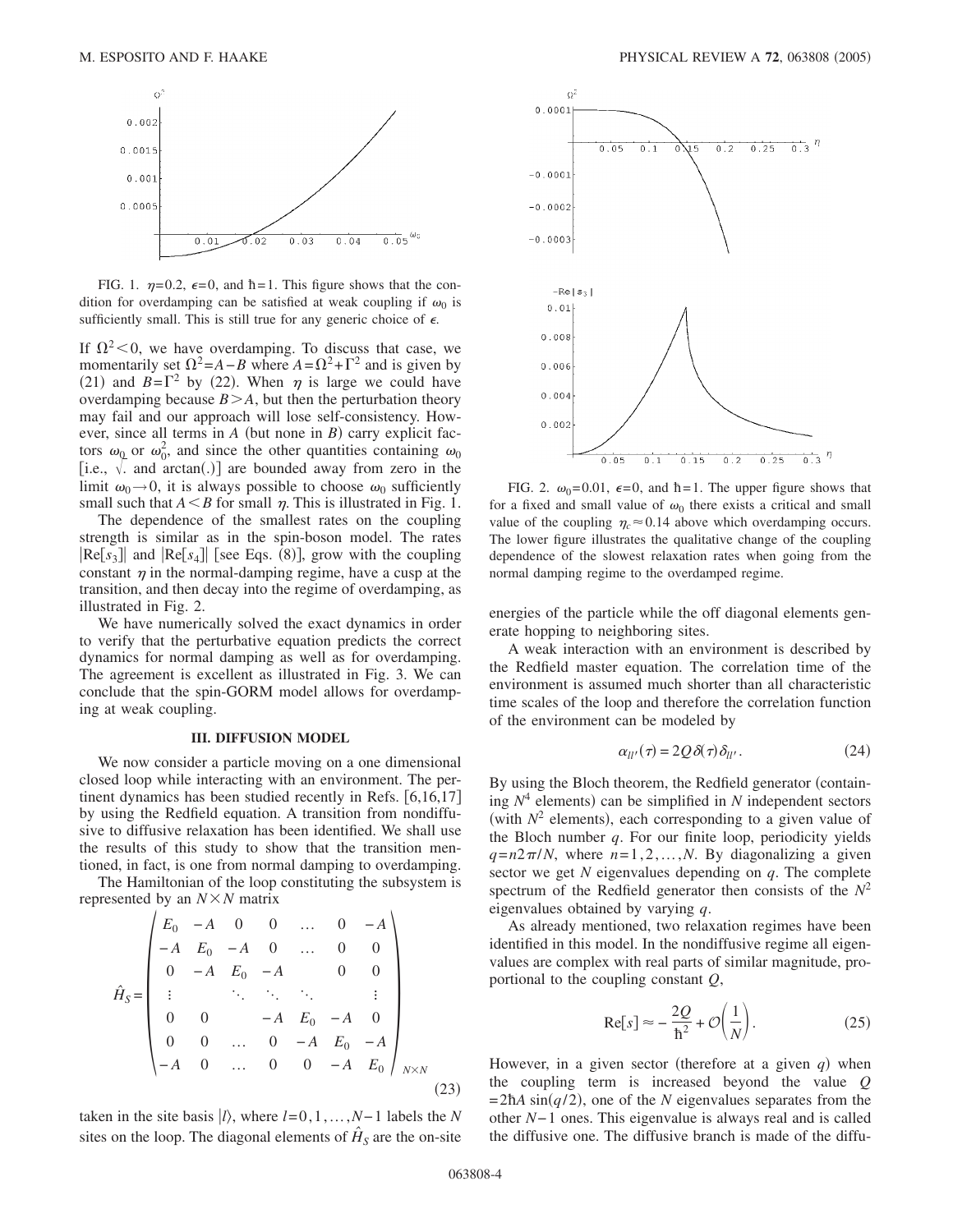

sive eigenvalues of the different sectors. These eigenvalues have a smaller magnitude than the real parts of the nondiffusive eigenvalues. They therefore control the long time relaxation of the subsystem. The diffusive eigenvalues are given by

$$
s = -\frac{2Q}{\hbar^2} + \frac{2Q}{\hbar^2} \sqrt{1 - \left(\frac{2\hbar A}{Q} \sin\frac{q}{2}\right)^2}.
$$
 (26)

Lets define  $Q_c \equiv 2\hbar A \sin(\pi/N) \approx 2\pi \hbar A/N$ . For  $Q \leq Q_c$  no diffusive eigenvalues are present in the spectrum and the relaxation regime is nondiffusive [see Eq.  $(25)$ ]. As soon as  $Q > Q_c$ , at least two diffusive eigenvalues exist in the spectrum and the relaxation regime is called the diffusive regime. The two smallest diffusive eigenvalues controlling the long time scale relaxation are

$$
s = -\frac{4\pi^2 A^2}{QN^2}.
$$
 (27)

Notice that the perturbative approach is consistent, because *Qc* can be made as small as desired by choosing *A*/*N* small.

It is already clear at this point that the nondiffusive (resp. diffusive) regime implies normal damping (resp. overdamping). Indeed, as for normal damping (resp. overdamping), the smallest relaxation rates increase (resp. decrease) with growing coupling in the nondiffusive (resp. diffusing) regime. Furthermore, as in the normal-damping (resp. overdamping) regime, the small Redfield eigenvalues are complex (resp. real) in the nondiffusive (resp. diffusing) regime. We can make that association even clearer if we assume the environment made of harmonic oscillators which we model by using Ullersma's spectral density (see Appendix A). In this case, we find that at high temperature, the zero-frequency limit of the Fourier transform of the environment correlation function is given by

FIG. 3. (Color online) Transition from normal damping to overdamping in the spin-GORM model. The full lines represent the exact dynamics of the three spin observable  $x(t)$ ,  $y(t)$ , and  $z(t)$ obtained numerically by diagonalizing the full Hamiltonian and the dashed lines represent the dynamics predicted by the Redfield equation (second order perturbation theory). The two results give curves which are so close to each other that the dashed lines are almost invisible. The situation depicted here is the same as in Fig. 2, where  $\eta$  varies and  $\omega_0$ =0.01,  $\epsilon$ =0, and  $\hbar$ =1. As predicted by Redfield theory, the transition occurs at  $\eta_c \approx 0.14$ . The initial condition is  $x(0) = \frac{\sqrt{8}}{3}$ ,  $y(0)=0$ , and  $z(0)=\frac{1}{3}$ . For the exact dynamics we have taken *N*=3000 and a width of the initial energy shell  $\delta \epsilon = 0.025$ .

$$
\lim_{\omega \to 0} \widetilde{\alpha}(\omega) = \lim_{\omega \to 0} \frac{J(\omega)}{\omega} = \frac{\kappa}{\pi \beta}.
$$
 (28)

Since our instantaneous-decay assumption (24) implies

$$
\tilde{\alpha}(0) = \frac{Q}{\pi},\tag{29}
$$

we conclude

$$
Q = \frac{\kappa}{\beta} \tag{30}
$$

and thus find the diffusive-branch eigenvalues

$$
s = -\frac{2\kappa}{\hbar^2 \beta} + \frac{2\kappa}{\hbar^2 \beta} \sqrt{1 - \left[4\hbar A \sin\left(\frac{q}{2}\right) \frac{\beta}{2\kappa}\right]^2}
$$
  
= 
$$
-\frac{\beta A^2}{\kappa} q^2 + \mathcal{O}\left(\frac{\hbar^2 \beta^3 A^4}{\kappa^3} q^4\right).
$$
 (31)

The similarity between these diffusive eigenvalues and the smallest eigenvalue of the spin-boson model in the overdamping regime  $[s_3$  in Eq. (16)] is obvious as is similarity between the real part of the small nondiffusive eigenvalues  $[(25)$  with  $(30)]$  and the real parts of the small eigenvalues of the spin-boson model in the normal damping regime  $s_3$  and  $s_4$  in (16)].

### **IV. QUANTUM BROWNIAN MOTION (QBM)**

#### **A. Hamiltonian**

In this section we study overdamping in an exactly solvable model of the Brownian motion. The model is made of a central harmonic oscillator interacting with an environment which itself is a collection of harmonic oscillators (see, e.g., [7,13,18,19]; these references will lead the reader to earlier work). The exact solution proves extremely valuable for our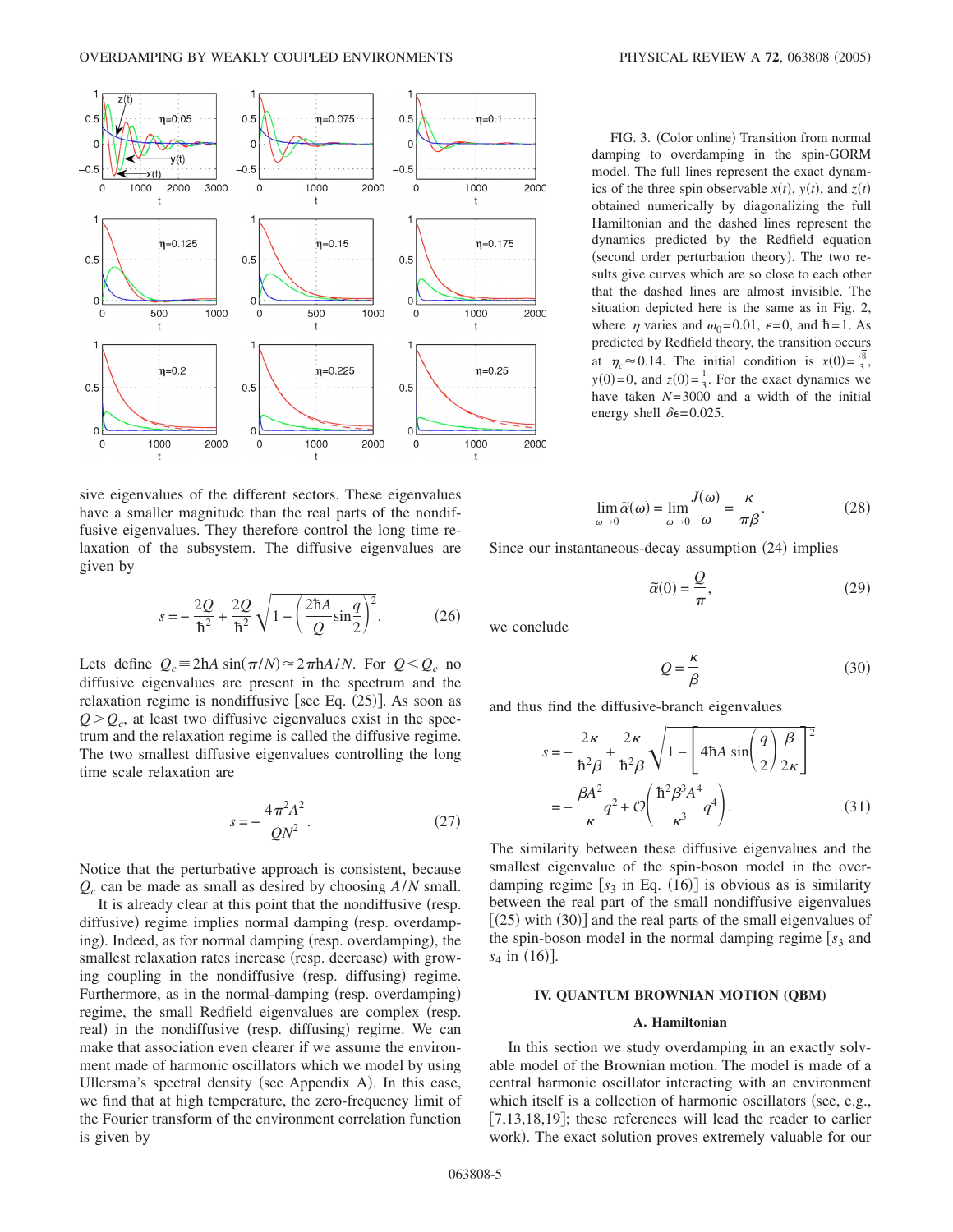endeavor since it will be seen to yield, in the Markovian limit, precisely the same condition for overdamping as the perturbative treatment.

We write the total QBM Hamiltonian as (see  $[20]$ )

$$
\hat{H} = \frac{1}{2}(\hat{P}^2 + \omega_0^2 \hat{Q}^2) + \frac{1}{2} \sum_{n=1}^{N} \left[ \hat{P}_n^2 + \omega_n^2 \left( \hat{Q}_n - \frac{\epsilon_n}{\omega_n^2} \hat{Q} \right)^2 \right]
$$
(32)

and thus have the system and bath parts

$$
\hat{H}_S = \frac{1}{2} \left[ \hat{P}^2 + \left( \omega_0^2 + \sum_{n=1}^N \frac{\epsilon_n^2}{\omega_n^2} \right) \hat{Q}^2 \right],\tag{33}
$$

$$
\hat{H}_B = \frac{1}{2} \sum_{n=1}^{N} (\hat{P}_n^2 + \omega_n^2 \hat{Q}_n^2).
$$
 (34)

The coupling agents of the system and bath read

$$
\hat{S} = \hat{Q}_0; \quad \hat{B} = -\sum_{n=1}^{N} \epsilon_n \hat{Q}_n.
$$
 (35)

The QBM Hamiltonian (32) is a sum of squares and thus manifestly positive. A not manifestly positive variant of that Hamiltonian [13,19], discussed in Appendix B, can be mapped onto the QBM Hamiltonian by a renormalization of the bare frequency of the central oscillator. That observation allows us to use the exact results of Ref.  $[19]$  for our present study of QBM.

## **B. Exact treatment**

The Hamiltonian (32) generates the Heisenberg equations of motion

$$
\dot{\hat{P}}(t) = -\left(\omega_0^2 + \sum_{n=1}^N \frac{\epsilon^2}{\omega_n^2}\right) \hat{Q}(t) - \sum_{n=1}^N \epsilon_n \hat{Q}_n(t),
$$

$$
\dot{\hat{P}}_n(t) = -\omega_n^2 \hat{Q}_n(t) - \epsilon_n \hat{Q}(t),
$$

$$
\dot{\hat{Q}}(t) = \hat{P}(t),
$$

$$
\dot{\hat{Q}}_n(t) = \hat{P}_n(t).
$$
(36)

The solution of  $(36)$  can be written as

$$
\hat{Q}_{\nu}(t) = \sum_{\nu=0}^{N} \left[ \dot{A}_{\mu\nu}(t) \hat{Q}_{\nu}(0) + A_{\mu\nu}(t) \hat{P}_{\nu}(0) \right],
$$
 (37)

$$
\hat{P}_{\nu}(t) = \dot{\hat{Q}}_{\nu}(t);
$$

the indices  $\mu$  and  $\nu$  step from 0 to *N* and  $\hat{Q}_0 \equiv \hat{Q}$ ,  $\hat{P}_0 \equiv \hat{P}$ . All  $A_{\mu\nu}(t)$ 's can be expressed in terms of the function

$$
g(z) = z^2 - \omega_0^2 - \sum_{n=1}^N \frac{\epsilon^2}{\omega_n^2} - \sum_{n=1}^N \frac{\epsilon_n^2}{z^2 - \omega_n^2}.
$$
 (38)

The zeros of  $g(z)$  yield the eigenfrequencies of Eqs. (36).

Assuming the bath frequencies form a quasicontinuum we employ a spectral function  $\gamma(\omega) = \sum_n \epsilon_n^2 \delta(\omega_n - \omega)$  to replace the sum in  $(38)$  by an integral,

$$
g(z) = z^2 - \omega_0^2 - \int_0^\infty d\omega \frac{\gamma(\omega)}{\omega^2} - \int_0^\infty d\omega \frac{\gamma(\omega)}{z^2 - \omega^2}.
$$
 (39)

We adopt an initial condition with statistical independence of the central oscillator and bath without restriction for the density operator  $\rho(0)$  of the central oscillator,

$$
\hat{\rho}_{\text{tot}}(0) = \hat{\rho}(0) \frac{e^{-\beta \hat{H}_B}}{Z_B}.
$$
\n(40)

The time dependent density operator of the central oscillator then obeys the exact master equation

$$
\dot{\hat{\rho}}(t) = -\frac{i}{2\hbar} [\hat{P}^2 - f_{pq}(t)\hat{Q}^2, \hat{\rho}(t)] + \frac{i}{\hbar} f_{pp}(t) [\hat{Q}, [\hat{P}, \hat{\rho}(t)]_+]
$$

$$
-\frac{1}{\hbar^2} d_{pp}(t) [\hat{Q}, [\hat{Q}, \hat{\rho}(t)]] + \frac{1}{\hbar^2} d_{pq}(t) [\hat{P}, [\hat{Q}, \hat{\rho}(t)]],
$$
(41)

with  $[\cdot,\cdot]_+$  the anticommutator. The drift and diffusion coefficients  $f_{pq}(t)$ ,  $f_{pp}(t)$ ,  $d_{pp}(t)$ , and  $d_{pq}(t)$  can be found in [19]; they can all be expressed in terms of the quantity  $A(t)$  $\equiv A_{00}(t)$ . To get an explicit result for that amplitude we adopt Ullersma's spectral function,

$$
\gamma(\omega) = \frac{2}{\pi} \frac{\kappa \alpha^2 \omega^2}{\alpha^2 + \omega^2},\tag{42}
$$

where  $\alpha$  and  $\kappa$  are the decay rate of the autocorrelator of the bath coupling agent and an overall coupling strength, both now of the dimension of a frequency. For that choice the amplitude in question takes the form

$$
A(t) = \frac{2\Gamma}{\lambda^2 + \Omega^2 + \Gamma^2 - 2\lambda\Gamma} \left[ e^{-\lambda t} - e^{-\Gamma t} \cos(\Omega t) \right]
$$

$$
+ \frac{\lambda^2 + \Omega^2 - \Gamma^2}{\lambda^2 + \Omega^2 + \Gamma^2 - 2\lambda\Gamma} \frac{1}{\Omega} e^{-\Gamma t} \sin(\Omega t). \tag{43}
$$

Here, the three rates  $(\Gamma, \Omega, \lambda)$  control the exact dynamics; they are connected to the three model parameters  $(\omega_0,\kappa,\alpha)$ by the characteristic equations

$$
\lambda = \alpha - 2\Gamma,
$$
  
\n
$$
\omega_0^2 + \alpha \kappa = \Omega^2 + \Gamma^2 + 2\lambda \Gamma,
$$
  
\n
$$
\omega_0^2 = (\Omega^2 + \Gamma^2)(\lambda/\alpha).
$$
 (44)

The coupling between the central oscillator and bath is thus seen to shift the unperturbed frequency as  $\omega_0 \rightarrow \Omega + i\Gamma$  and the unperturbed bath decay rate as  $\alpha \rightarrow \lambda$ .

We should mention that (the diffusion coefficients)  $d_{pp}(t)$ and  $d_{pq}(t)$ , in contrast to (the drift coefficients)  $f_{pq}(t)$  and  $f_{pp}(t)$ , also depend on the temperature.

As a final comment on the exact solution of the model we would like to add that, due to the initial condition  $(43)$ , we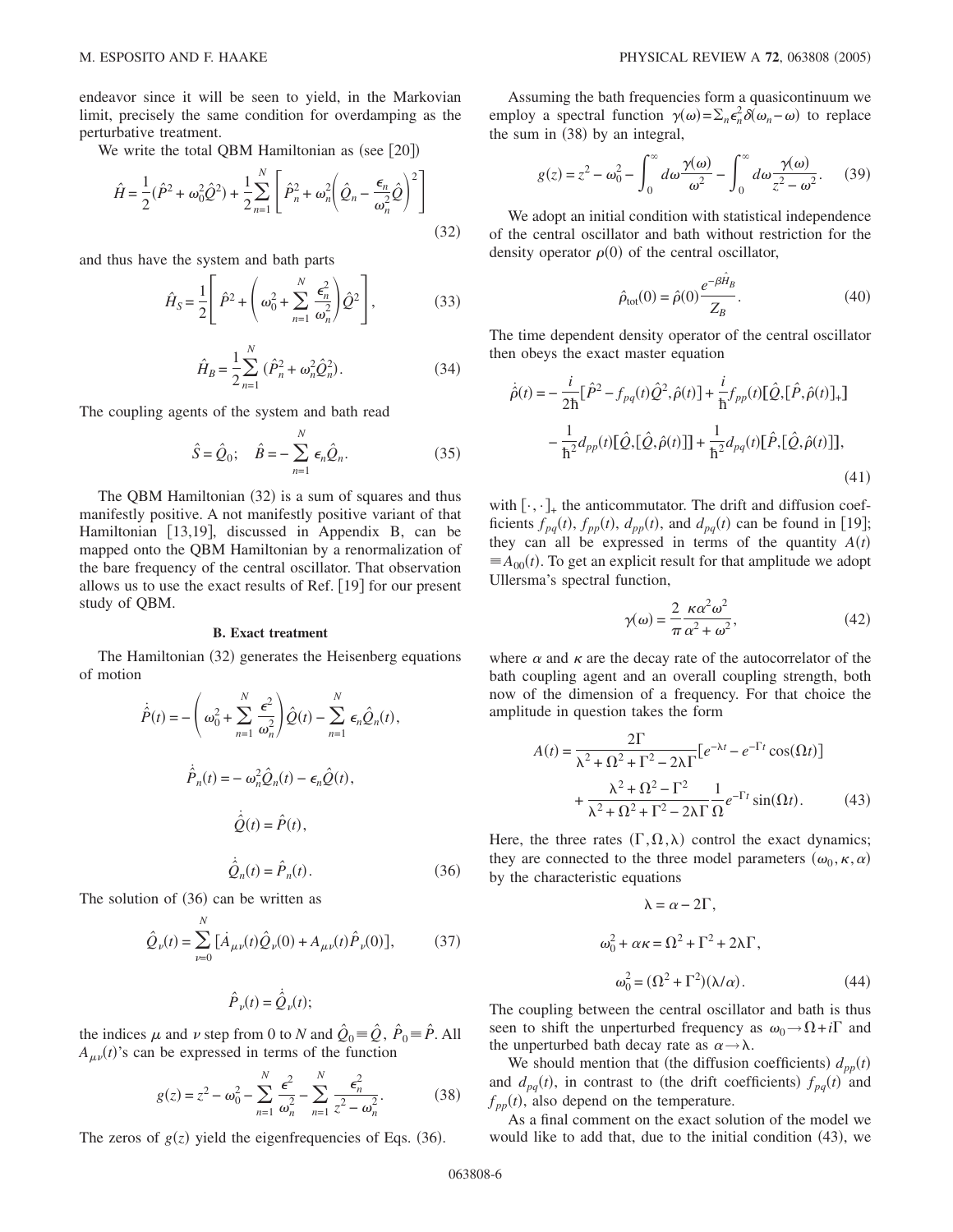have  $\langle \hat{P}_n \rangle = \langle \hat{Q}_n \rangle = 0$  and therefore get the mean displacement of the central oscillator from (37) as

$$
\langle \hat{Q}(t) \rangle = \dot{A}(t) \langle \hat{Q}(0) \rangle + A(t) \langle \hat{P}(0) \rangle. \tag{45}
$$

Turning to the Markovian limit we assume that environment correlations decay fast relative to the time scales of the central oscillator. In technical terms, we require

$$
\alpha, \lambda \geqslant |\Gamma + i\Omega|.
$$
 (46)

That Markovian limit does not imply weak coupling. The characteristic equations (44) now become

$$
\lambda = \alpha,
$$
  
\n
$$
\omega_0^2 + \alpha \kappa = \Omega^2 + \Gamma^2 + 2\alpha \Gamma,
$$
  
\n
$$
\omega_0^2 = (\Omega^2 + \Gamma^2),
$$
\n(47)

and entail the explicit results

$$
\Gamma = \frac{\kappa}{2}, \quad \Omega^2 = \omega_0^2 - \frac{\kappa^2}{4}, \quad \lambda = \alpha. \tag{48}
$$

The master equation now reads, for times  $t \geq \alpha^{-1}$ ,

$$
\dot{\hat{\rho}}(t) = -\frac{i}{2\hbar} [\hat{P}^2 + \omega_0^2 \hat{Q}^2, \hat{\rho}(t)] - \frac{i}{\hbar} \Gamma [\hat{Q}, [\hat{P}, \hat{\rho}(t)]_+]
$$

$$
-\frac{2}{\hbar^2} \Gamma \langle \hat{P}^2 \rangle_{\text{eq}} [\hat{Q}, [\hat{Q}, \hat{\rho}(t)]] + \frac{1}{\hbar^2} (\omega_0^2 \langle \hat{Q}^2 \rangle_{\text{eq}} - \langle \hat{P}^2 \rangle_{\text{eq}}) [\hat{P}, [\hat{Q}, \hat{\rho}(t)]]. \tag{49}
$$

The exact expressions for the stationary second moments  $\langle \hat{Q}^2 \rangle_{\text{eq}}$  and  $\langle \hat{P}^2 \rangle_{\text{eq}}$  are lengthy and can be found in [19]; they are completely characterized by the three rates  $(\Gamma, \Omega, \lambda)$  and by the temperature.

In the Markovian limit under study, the amplitude  $A(t)$  in (43) also simplifies to

$$
A(t) = \frac{1}{\Omega} e^{-\Gamma t} \sin(\Omega t), \quad t \ge 1/\alpha.
$$
 (50)

We can now see that overdamping arises when  $\Omega$  becomes a pure imaginary number or equivalently when  $\omega_0 < \Gamma$ . The transition between normal damping and overdamping occurs at  $\Omega$ =0, for the critical coupling

$$
\kappa_c = 2\omega_0. \tag{51}
$$

That critical coupling will have to be compared with the one obtained perturbatively.

## **C. Perturbative treatment**

In order to compare exact and perturbative results we now look at the Redfield master equation for the QBM Hamiltonian  $[18]$ 

$$
\dot{\hat{\rho}}(t) = -\frac{i}{2\hbar} [\hat{P}^2 + (\Omega_p^2 + \Gamma_p^2) \hat{Q}^2, \hat{\rho}(t)] - \frac{i}{\hbar} \Gamma_p [\hat{Q}, [\hat{P}, \hat{\rho}(t)]_+ ]
$$
  

$$
-\frac{2}{\hbar^2} \Gamma_p \langle \hat{P}^2 \rangle_{\text{eq}} [\hat{Q}, [\hat{Q}, \hat{\rho}(t)]] + \frac{1}{\hbar^2} ((\Omega_p^2 + \Gamma_p^2) \langle \hat{Q}^2 \rangle_{\text{eq}} - \langle \hat{P}^2 \rangle_{\text{eq}}) [\hat{P}, [\hat{Q}, \hat{\rho}(t)]] , \qquad (52)
$$

where

*ˆ*

$$
\Gamma_p = \frac{1}{\hbar} \int_0^t dt \frac{\sin \omega_0 t}{\omega_0} D(t),
$$
  

$$
(\Omega_p^2 + \Gamma_p^2) = \omega_0^2 + \int_0^\infty d\omega \frac{\gamma(\omega)}{\omega^2} + \frac{2}{\hbar} \int_0^t dt \cos \omega_0 t D(t),
$$
  

$$
2\Gamma_p \langle P^2 \rangle_{\text{eq}} = \int_0^t dt \cos \omega_0 t C(t),
$$
  

$$
(\Omega_p^2 + \Gamma_p^2) \langle Q^2 \rangle_{\text{eq}} - \langle P^2 \rangle_{\text{eq}} = \int_0^t dt \frac{\sin \omega_0 t}{\omega_0} C(t).
$$
 (53)

The Markovian approximation consists in taking the upper bounds of the time integrals of  $(53)$  to infinity and is justified when the free motion of the central oscillator (characterized by the frequency  $\omega_0$ ) is much slower than the characteristic decay rate  $\alpha$  of the correlation function of the environment  $(\omega_0 / \alpha \rightarrow 0)$ . Again using Ullersma's spectral function (42) we get the foregoing rates as

$$
\Gamma_p = \frac{\kappa \alpha^2}{2(\alpha^2 + \omega_0^2)} = \frac{\kappa}{2} + \mathcal{O}\left(\frac{\omega_0^2}{\alpha^2}\right),\tag{54}
$$

$$
(\Omega_p^2 + \Gamma_p^2) = \omega_0^2 + \kappa \alpha - \frac{\kappa \alpha^3}{\alpha^2 + \omega_0^2} = \omega_0^2 + \mathcal{O}\left(\frac{\kappa \omega_0^2}{\alpha}\right),
$$
  

$$
\langle P^2 \rangle_{\text{eq}} = \frac{\hbar \omega_0}{2} \coth \frac{\beta \hbar \omega_0}{2} = \frac{1}{\beta},
$$
  

$$
(\Omega_p^2 + \Gamma_p^2) \langle Q^2 \rangle_{\text{eq}} - \langle P^2 \rangle_{\text{eq}} = ,
$$
  

$$
\frac{\kappa \alpha}{\beta(\alpha^2 + \omega_0^2)} = \frac{\kappa}{\beta \alpha} \left(1 + \mathcal{O}\left(\frac{\omega_0^2}{\alpha^2}\right)\right).
$$

To be consistent with the Markovian assumption, all terms of order  $\omega_0 / \alpha$  or smaller should be disregarded. When using the lowest-order master equation (52) we recover the mean displacement  $\langle Q(t) \rangle$  of the rigorous treatment; in fact, we even get coinciding results for the nonperturbative and the perturbative rates in the Markovian limit  $\omega_0 / \alpha \rightarrow 0$ , i.e.,  $\Gamma = \Gamma_n$  $=\kappa/2$  and  $\Omega = \Omega_p = \omega_0^2 - \kappa^2/4$ . In particular, therefore, the transition to overdamping occurs at the same critical value of the coupling, given by Eq.  $(51)$ . We conclude that the overdamping regime in the QBM model in the Markovian limit can be described by second-order perturbation theory and therefore is a weak-coupling overdamping. It is worth men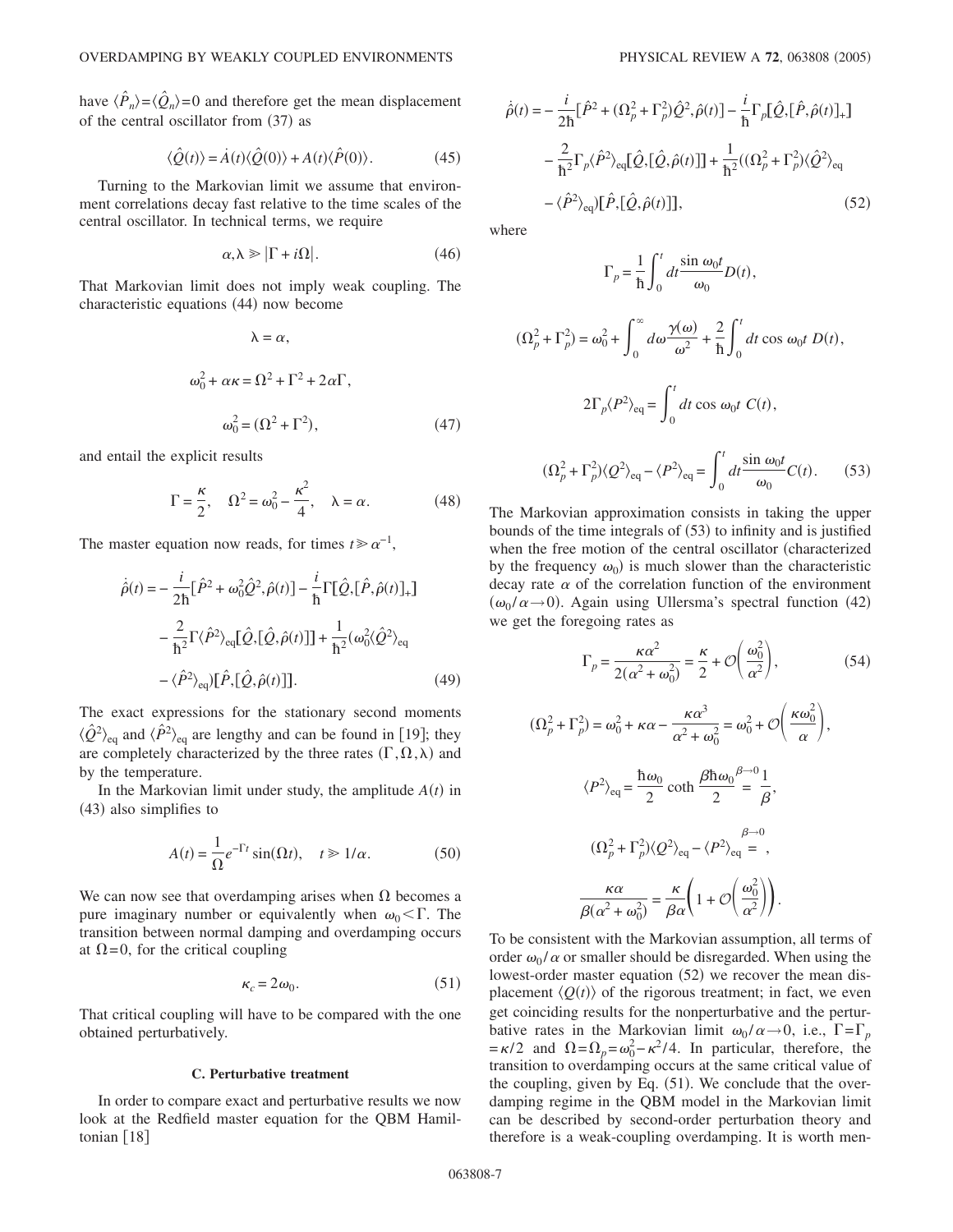tioning that this result was anticipated by Cohen-Tannoudji in  $\lceil 21 \rceil$ .

We finally note that for strong overdamping the slowest decay rate of the QBM model reads

$$
s = -\frac{\kappa}{2} + \frac{\kappa}{2} \sqrt{1 - \left(\frac{\kappa_c}{\kappa}\right)^2} = -\frac{\omega_0^2}{\kappa} + \mathcal{O}\left(\frac{\omega_0^4}{\kappa^3}\right),\tag{55}
$$

in obvious similarity to the corresponding limit for the other models studied above [see  $(16)$  and  $(31)$ ].

## **V. CONCLUSION**

For four different models, made of a system weakly interacting with its environment, we have studied the transition from normal damping to overdamping. Normal damping has the slowest relaxation rates that increase with growing coupling strength and is characterized by exponentially damped oscillations. In the overdamped regime the smallest relaxation rates decrease with growing coupling and the dynamics displays nonoscillatory exponential decay. The critical value of the coupling at which the transition from normal damping to overdamping occurs can often be made sufficiently small (by tuning model parameters) in order to be described by weak-coupling master equations such as the Redfield equation. One way to make the critical coupling small is to decrease the bare frequencies of the system, but other parameters like the temperature or the system size can also enter the game. The compatibility of weak coupling and overdamping is counter to intuitive and widely spread expectations.

## **ACKNOWLEDGMENTS**

M.E. thanks Professor P. Gaspard for support and encouragement in this research. M.E. is supported by the "Ministère de la Culture, de l'Enseignement Supérieur et de la Recherche du Grand-Duché de Luxembourg." F.H. thanks Pierre Gaspard for his hospitality at the Université Libre de Bruxelles which made this work possible.

# **APPENDIX A: HARMONIC OSCILLATOR ENVIRONMENTS**

We briefly recall some properties of the equilibrium autocorrelator of the environment coupling agent *B*,

$$
\alpha(t) = \langle \hat{B}(t)\hat{B}\rangle = C(t) + iD(t) = \text{Tr}_{B}\hat{\rho}_{B}^{\text{eq}}e^{-i\hat{H}_{B}t/\hbar}\hat{B}e^{i\hat{H}_{B}t/\hbar}\hat{B},\tag{A1}
$$

$$
\hat{\rho}_B^{\text{eq}} = e^{-\beta \hat{H}_B} / Z_B. \tag{A2}
$$

The real and imaginary parts of  $\alpha(t)$  obey  $C(t) = C(-t)$  and  $D(t) = -D(-t)$ . Their Fourier transforms [defined as  $\tilde{\alpha}(\omega)$  $=(1)/(2\pi)\int_{-\infty}^{\infty} dt \, e^{i\omega t}\alpha(t) = \tilde{C}(\omega) + i\tilde{D}(\omega)$  are related by the fluctuation-dissipation theorem

$$
\tilde{C}(\omega) = 2i \frac{E_{\beta}(\omega)}{\hbar \omega} \tilde{D}(\omega),
$$
\n(A3)

$$
E_{\beta}(\omega) = \frac{\hbar \omega}{2} \coth \frac{\beta \hbar \omega}{2}
$$
 (A4)

is the thermal energy of an oscillation with frequency  $\omega$ . As a consequence, we can write our correlator as

$$
\alpha(t) = \int_0^\infty d\omega \, \hbar J(\omega) \bigg( \coth \frac{\beta \hbar \omega}{2} \cos \omega t - i \sin \omega t \bigg),\tag{A5}
$$

thus introducing the spectral strength  $J(\omega)$  of the environment often used in the literature,

$$
J(\omega) = \frac{2i}{\hbar} \tilde{D}(\omega), \quad \omega > 0.
$$
 (A6)

It is, in fact, customary to use that spectral strength only for positive frequencies; an extension to real frequencies could be to require *J* to be odd in  $\omega$ .

For an oscillator bath with

$$
\hat{H}_B = \frac{1}{2} \sum_{n=1}^{N} (\hat{P}_n^2 + \omega_n^2 \hat{Q}_n^2), \quad \hat{B} = \sum_{n=1}^{N} \epsilon_n \hat{Q}_n
$$

the correlator becomes

$$
\alpha(t) = \sum_{n=1}^{N} \epsilon_n^2 \text{Tr}_B \frac{e^{-\beta \hat{H}_B}}{Z_B} \hat{Q}_n(t) \hat{Q}_n(0)
$$
  
\n
$$
= \sum_{n=1}^{N} \frac{\hbar \epsilon_n^2}{2 \omega_n} \left( \coth \frac{\beta \hbar \omega_n}{2} \cos \omega_n t - i \sin \omega_n t \right)
$$
  
\n
$$
= \int_0^{\infty} d\omega \frac{\gamma(\omega) \hbar}{2 \omega} \left( \coth \frac{\beta \hbar \omega}{2} \cos \omega t - i \sin \omega t \right),
$$
(A7)

and has the Fourier transform

$$
\widetilde{\alpha}(\omega) = \frac{\gamma(|\omega|)\hbar}{4\omega} \bigg(\coth\frac{\beta\hbar\omega}{2} + 1\bigg). \tag{A8}
$$

A comparison of the general form  $(A5)$  with the oscillatorbath form  $(A7)$  of the correlator  $\alpha(t)$  shows that the two spectral strengths  $J(\omega)$  and  $\gamma(\omega)$  (which are both common currency) are related as

$$
J(\omega) = \frac{\gamma(\omega)}{2\omega}, \quad \omega > 0.
$$
 (A9)

Ullersma's choice  $[13]$  (also called Drude strength)

$$
\gamma(\omega) = \frac{2}{\pi} \frac{\kappa \alpha^2 \omega^2}{\alpha^2 + \omega^2}
$$
 (A10)

corresponds to an Ohmic environment because at small frequencies  $J(\omega) \sim \kappa \omega / \pi$ .

At high temperatures, the real part of the environment correlator is given by

where